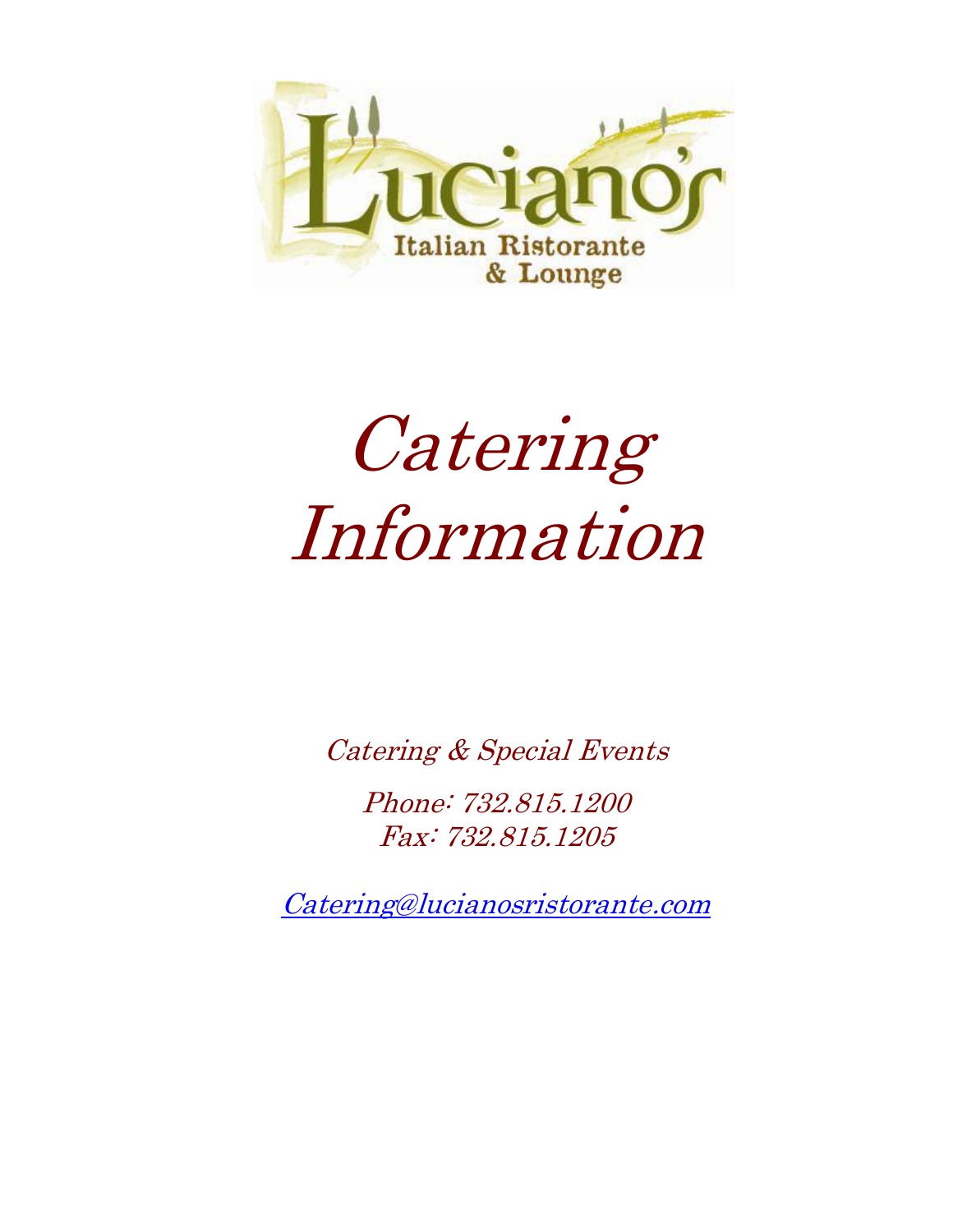

## Roma Menu

#### Family Style Hot & Cold Antipasti

Hot- Fried calamari, eggplant rollatini, spiedini, grilled Portobello mushrooms, broccoli rabe, stuffed mushrooms, sautéed clams, mussels and shrimp

> Cold- Fresh mozzarella, vine ripe tomatoes, marinated (mushrooms, artichokes, olives) grilled vegetables, sliced Italian meats, and imported aged cheeses

## First Course

(Select one)

**Jumbo Shrimp Cocktail** Traditional cocktail sauce, lemon wedges Stuffed Portobello Vine ripened tomatoes, sautéed spinach, fresh melted mozzarella **Jumbo Lump Crab Cake Bruschetta** With extra virgin olive oil and aged balsamic vinegar

## Second Course

(Select one)

Pear & Mesclun Greens Candied pecans, sherry emulsion Traditional Caesar Salad Creamy anchovy dressing, crispy wontons, and parmesan cheese

## Third Course

(Select one)

Rigatoni Bolognese With meat sauce and parmesan cheese Penne a la Vodka Tubular pasta in a vodka cream sauce

## Entrée

(Select three)

Pan Roasted Chilean Sea Bass (Supp Market Price per person) Over shrimp and asparagus risotto finished with a saffron cream broth

Herb Crusted Chicken Breast Stuffed with sautéed spinach, provolone cheese, prosciutto, Chianti wine sauce

8oz. Filet Mignon Portobello mushroom sauce Stuffed Filet of Sole Stuffed with lump crabmeat in a lemon butter sauce

## Dessert

(Select one)

NY Style Cheesecake |Assortment of Mini Pastries | Belgian Waffle & Ice Cream (made to order) | Special Occasion Cake

Soda, Coffee, Tea, Cappuccino, and Espresso Service Included

Alcohol Not Included

## \$63.00 per person

#### \*Add A Chilled Raw Bar Tower Display for \$17.00 per person per hour

(Includes: east and west coast oysters with fresh horseradish and mignonette, Little Neck clams, & jumbo Gulf shrimp served with cocktail sauce & lemon)

> Prices above do not include NJ State 6.625% sales tax, or 20% gratuity A transaction fee of 3.99% is applied to all card charges

We will customize a menu at your request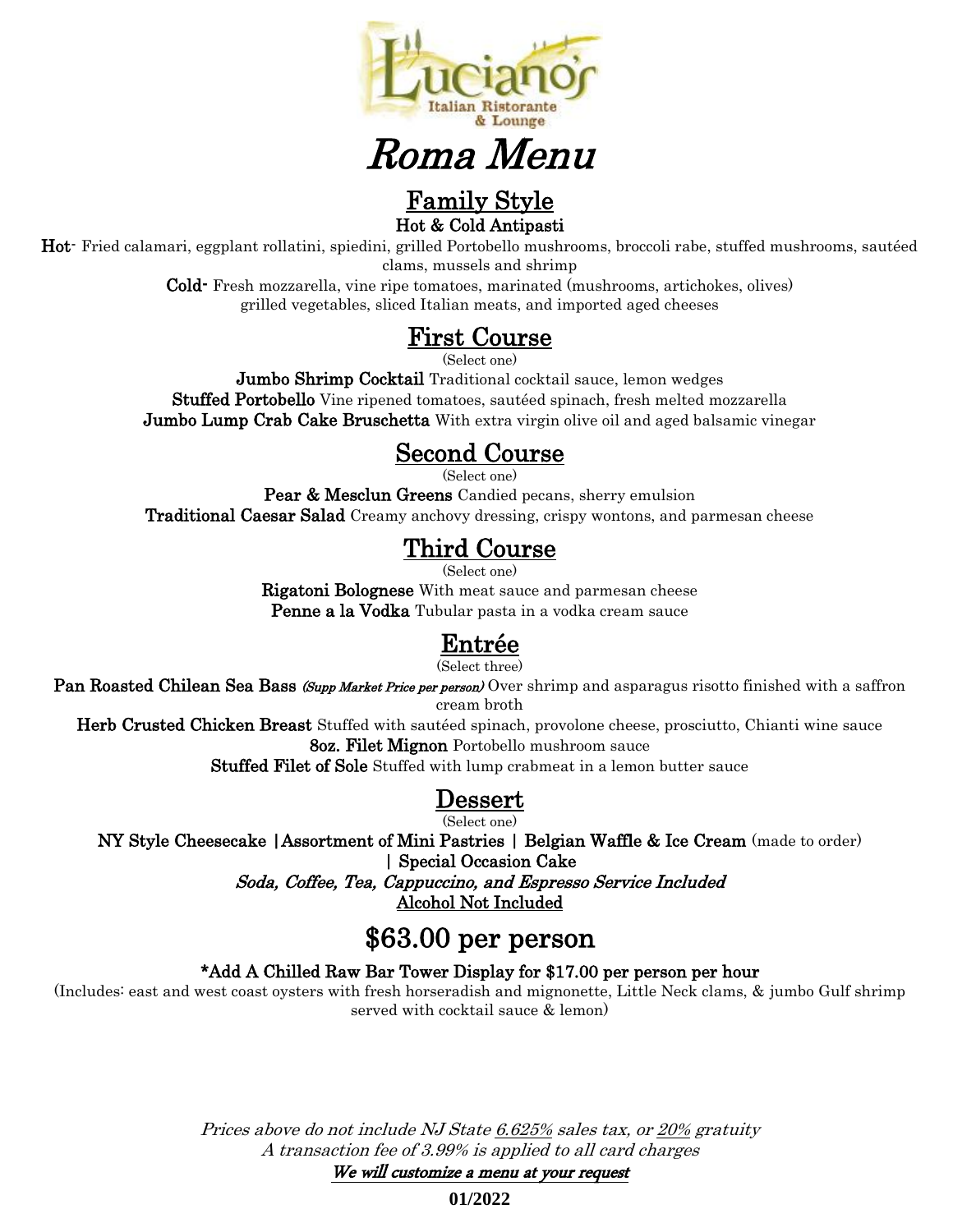

## Venetian Menu

Family Style

Hot & Cold Antipasti

Hot- Fried calamari, eggplant rollatini, spiedini, grilled Portobello mushrooms, broccoli rabe, stuffed mushrooms, sautéed clams, mussels and shrimp

> Cold- Fresh mozzarella, vine ripe tomatoes, marinated (mushrooms, artichokes, olives) grilled vegetables, sliced Italian meats, and imported aged cheeses

## First Course

(Select one)

Mix Greens Seasonal vegetables, balsamic vinaigrette Pear & Mesclun Greens Candied pecans, sherry emulsion **Jumbo Shrimp Cocktail** Traditional cocktail sauce, lemon wedges Traditional Caesar Salad Creamy anchovy dressing, crispy wontons, and parmesan cheese

### Second Course

(Select one)

Penne Vodka | Orecchiette and Broccoli Rabe | Pappardelle Tormina | Risotto Cacio Pepe

## Entrée

(Select three)

Horseradish Crusted Salmon Filet Champagne cream broth

Chicken alla Scarpariello Grilled breast of chicken with garlic, peppers, onions, potatoes

finished with oregano-white wine sauce

Sliced Filet Mignon With a Borolo red wine au jus

Roasted Tomato and Asparagus Risotto With shaved parmesan cheese

Roasted Pork Loin Giambotta With sautéed sweet sausage, cherry peppers, onion, and roasted potatoes Grilled Swordfish (Supp Market Price per person) Over shrimp and asparagus risotto finished with a saffron cream broth 10 oz. Grilled Rib Eye With a Cabernet reduction sauce

### Dessert

(Select one)

NY Style Cheesecake |Assortment of Mini Pastries | Belgian Waffle & Ice Cream (made to order) | Special Occasion Cake Soda, Coffee, Tea Service Included

Alcohol Not Included

## \$51.00 per person

Enhancement

Cappuccino and Espresso \$5.00 per person

#### \*Add A Chilled Raw Bar Tower Display for \$17.00 per person per hour

(Includes: east and west coast oysters with fresh horseradish and mignonette, Little Neck clams, & jumbo Gulf shrimp served with cocktail sauce & lemon)

> Prices above do not include NJ State 6.625% sales tax, or 20% gratuity A transaction fee of 3.99% is applied to all card charges

We will customize a menu at your request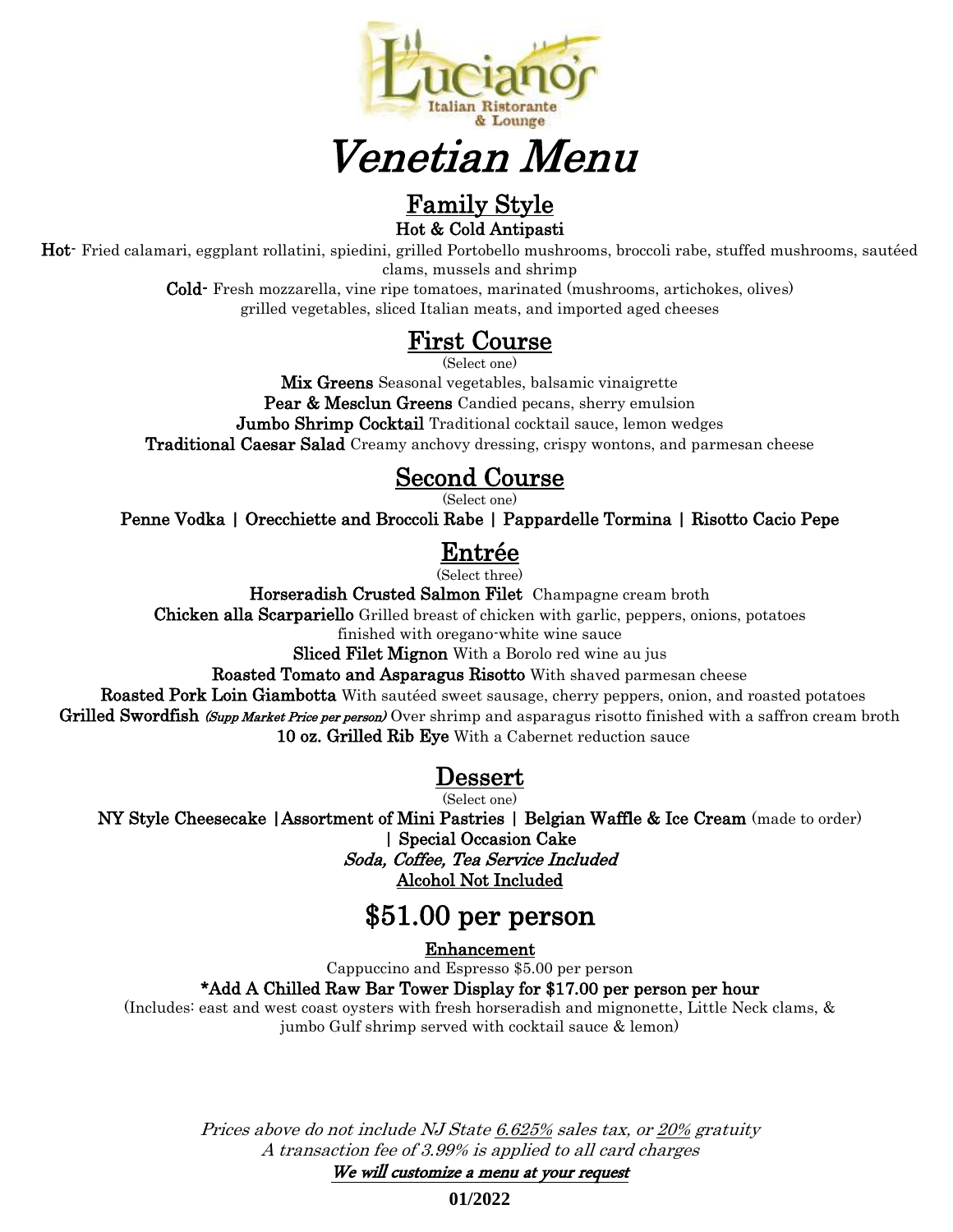

## Tuscan Menu

## Family Style Appetizer

Cold Antipasti Fresh mozzarella, vine ripe tomatoes, marinated (mushrooms, artichokes, olives) grilled vegetables, sliced Italian meats, and imported aged cheeses

## First Course

(Select one)

Traditional Bruschetta Diced plum tomatoes, fresh basil, extra virgin olive oil on grilled country bread Pear & Mesclun Greens Candied pecans, sherry emulsion

**Traditional Caesar Salad** Creamy anchovy dressing, crispy wontons, and parmesan cheese

## Second Course

(Select one)

Rigatoni Bolognese With meat sauce and parmesan cheese Penne a la Vodka Tubular pasta in a vodka cream sauce

## Entrée

(Select three)

Grilled Salmon Filet Citrus butter sauce

Parmesan Crusted Tilapia Topped with lemon-white wine with extra virgin olive oil

10 oz. Grilled Rib Eye With a Cabernet reduction sauce

Roasted Pork Loin Giambotta With sautéed sweet sausage, cherry peppers, onion

and roasted potatoes in a zesty sauce

Sautéed Breast of Chicken Choose your style: Francaise, Marsala, Piccatta, Milanese. Dijon, Cognac Shrimp & Roasted Tomato and Asparagus Risotto With shaved parmesan cheese Grilled Sword Fish *(Supp Market Price per person*) Over creamy poelenta and escarole

### Dessert

(Select one)

NY Style Cheesecake |Assortment of Mini Pastries | Belgian Waffle & Ice Cream (made to order) | Special Occasion Cake

> Soda, Coffee, Tea Service Included Alcohol Not Included

## \$45.00 per person

Enhancement

Cappuccino and Espresso \$5.00 per person

#### \*Add a Hot Antipasto Bar for \$11.00 per person per hour

(Includes: sautéed clams & mussels, eggplant rollatini, spiedini alla Romano, sautéed Italian sausage and broccoli rabe, & stuffed mushrooms)

#### \*Add A Chilled Raw Bar Tower Display for \$17.00 per person per hour

(Includes: east and west coast oysters with fresh horseradish and mignonette, Little Neck clams, & jumbo Gulf shrimp served with cocktail sauce & lemon)

> Prices above do not include NJ State 6.625% sales tax, or 20% gratuity A transaction fee of 3.99% is applied to all card charges

We will customize a menu at your request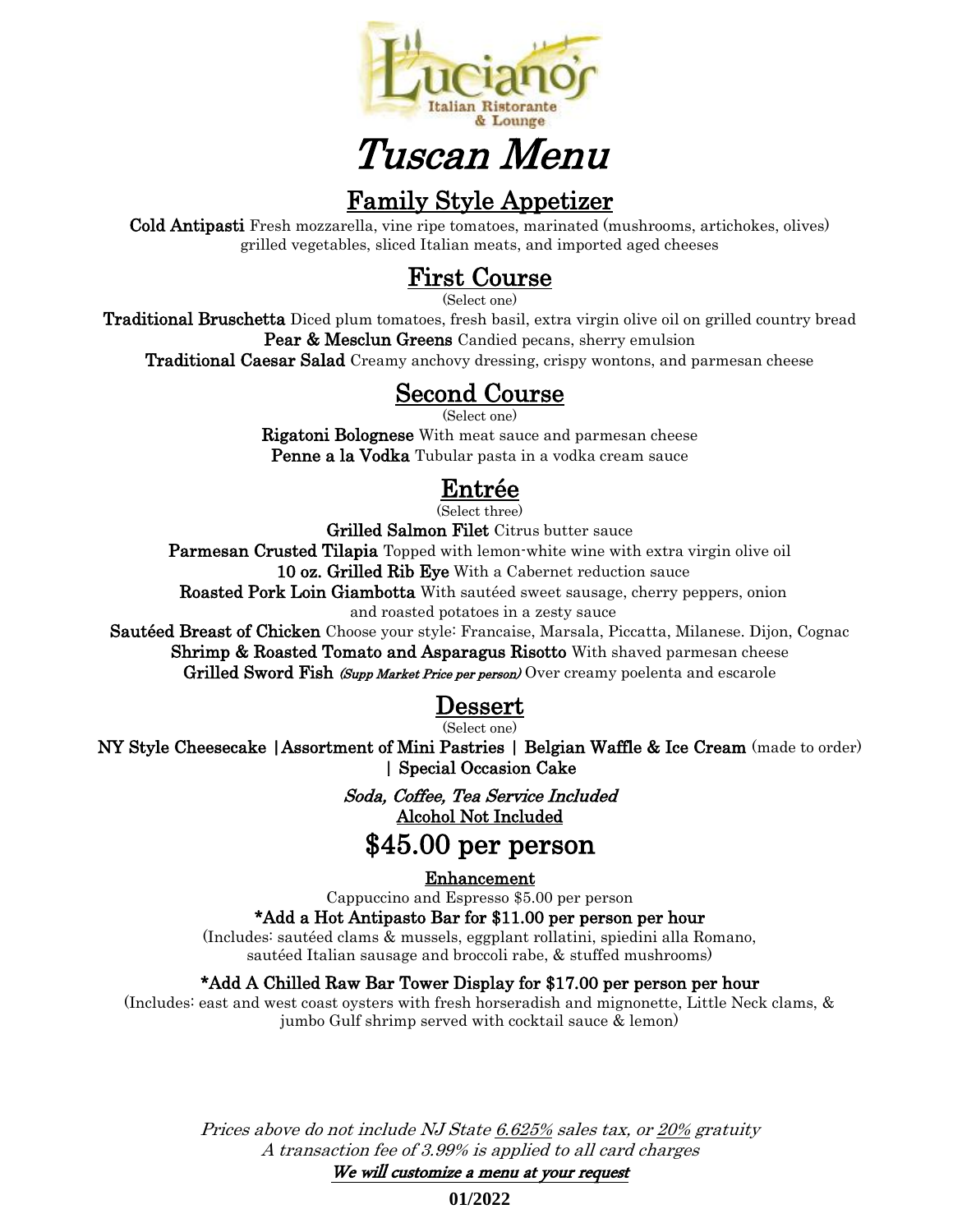

## Sienna Menu

## First Course

(Select one)

Traditional Bruschetta Diced plum tomatoes, fresh basil, extra virgin olive oil on grilled country bread **Traditional Caesar Salad** Creamy anchovy dressing, crispy wontons, and parmesan cheese Mesclun Greens Seasonal vegetables, balsamic vinaigrette

**Fresh Mozzarella & Plum Tomato Caprese** With arugula, aged balsamic and extra virgin olive oil

#### Second Course

(Select one)

Rigatoni Bolognese With meat sauce and parmesan cheese Penne a la Vodka Tubular pasta in a vodka cream sauce Wild Mushroom Risotto (Supp \$3.50) Finished with mascarpone and parmesan cheeses

### Entrée

(Select three)

Grilled Salmon Filet Citrus butter sauce

**Tilapia Siciliano Style** Topped with capers, olives, plum tomato and fresh basil showered with extra virgin olive oil Chicken alla Scarpariello Pan seared chicken with garlic, sausage, peppers, onions, potatoes

finished with an oregano-white wine sauce

Sicilian Braised Short Ribs Over potato puree and seasonal vegetables

Eggplant Rollatini Ricotta, fresh basil and linguine pomodoro sauce

Tuscan Risotto Milanese Saffron risotto with seasonal fresh vegetable finish with mascarpone

and shaved parmesan cheeses

Grilled 80z Flat Iron Steak With escarole and whipped potatoes

#### Dessert

(Select one)

NY Style Cheesecake |Assortment of Mini Pastries | Belgian Waffle & Ice Cream (made to order) | Special Occasion Cake

> Soda, Coffee, Tea Service Included Alcohol Not Included

## \$37.00 per person

Enhancements

Cappuccino and Espresso \$5.00 per person

#### \*Add a Hot Antipasto Bar for \$11.00 per person per hour

(Includes: sautéed clams & mussels, eggplant rollatini, spiedini alla Romano, sautéed Italian sausage and broccoli rabe, & stuffed mushrooms)

#### \*Add A Chilled Raw Bar Tower Display for \$17.00 per person per hour

(Includes: east and west coast oysters with fresh horseradish and mignonette, Little Neck clams, & jumbo Gulf shrimp served with cocktail sauce & lemon)

> Prices above do not include NJ State 6.625% sales tax, or 20% gratuity A transaction fee of 3.99% is applied to all card charges

We will customize a menu at your request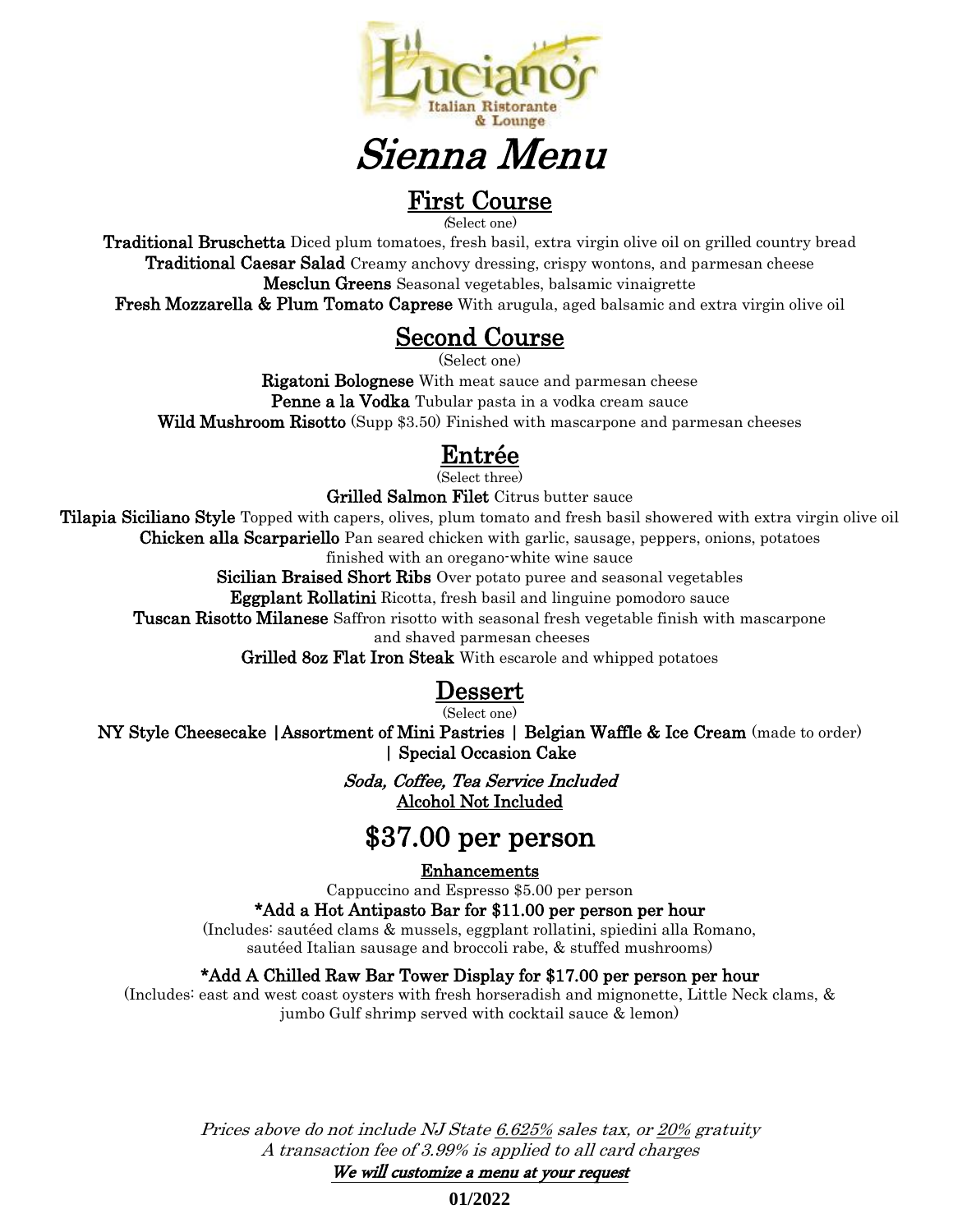

Cocktail Party # 1

Stationary Display

Fresh Cut Vegetable Crudités With Fresh Herb Dipping Sauce

## Passed Hot & Cold Hors d'oeuvres

(Choose any 6 items)

#### Coney Island Franks

All beef frank stuffed with sauerkraut and mustard, wrapped in a crescent roll pastry Mozzarella & Tomato On Brioche crostini with basil pesto Ahi Tuna Tataki on Crispy Wonton With soy and wasabi Mini Potato Pancakes With zesty remoulade sauce Fig Compote and Gorganzola On a seasoned crostini Caponata on Crostini Sicilian eggplant relish with balsamic glaze

#### Porcini Mushroom and Risotto Croquette

Sliced porcini mushrooms, and aged Asiago and Parmesan cheese Chicken and Cilantro Mini Dumpling Mini Asian style dumpling stuffed with chicken, cilantro, cabbage, scallions, and soy sauce Sesame Chicken Tenders Breaded and served with honey mustard sauce Stuffed Mushrooms Stuffed with prosciutto, sausage & pancetta Fried Calamari Served with a spicy marinara sauce Zucchini Frito

#### Served with a pomodoro sauce

#### \$ 31.95 Per Person Per Hour 30 People Minimum Alcohol Not Included

#### \*Add an Additional Hour for \$ 11.00 per person

#### \*Add a Hot Antipasto Bar for \$11.00 per person per hour

(Includes: sautéed clams & mussels, eggplant rollatini, spiedini alla Romano, sautéed Italian sausage and broccoli rabe, & stuffed mushrooms)

#### \*Add A Chilled Raw Bar Tower Display for \$16.00 per person per hour (Includes: oysters, clams, & shrimp served with cocktail sauce & lemon)

Prices above do not include NJ State 6.625% sales tax, or 20% gratuity A transaction fee of 3.99% is applied to all card charges We will customize a menu at your request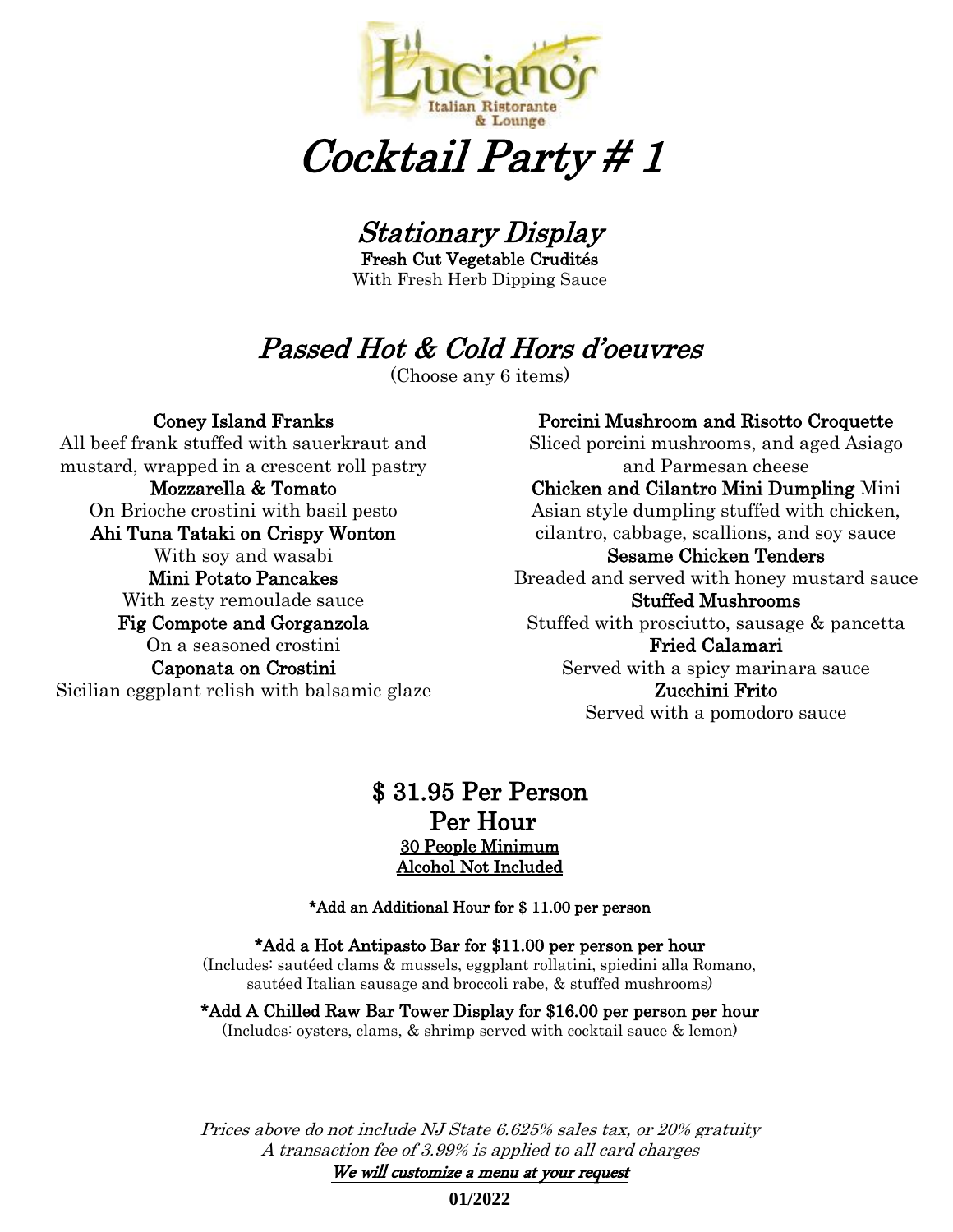

## Cocktail Party # 2

Stationary Display Fresh Cut Vegetable Crudités With Fresh Herb Dipping Sauce

Imported and Domestic Cheese & Fruit Arrangement With an assortment of crackers

## Passed Hot & Cold Hors d'oeuvres

(Choose any 7 items)

Prosciutto and Melon Skewer Marinated Asparagus Wrapped with prosciutto or smoked salmon Shrimp Cocktail Shooter With lemon zest and blood Mary Spinach & Swiss Profiterole Pâte à Choux filled with a delicious blend of imported Swiss cheese, sautéed spinach Stuffed Mushrooms Stuffed with prosciutto, sausage & pancetta

#### Korean BBQ Spring Roll

Accompanied with traditional marinara sauce American Wagyu Burger with American Cheese

Tender and succulent Kobe beef patty layered with sautéed onions and American cheese

#### Beef Wellington

Baked in a wild mushroom and puff pastry Chicken and Cilantro Mini Dumpling

Mini Asian style dumpling stuffed with chicken, cilantro, cabbage, scallions, and soy sauce Sesame Chicken Tenders

Breaded and served with honey mustard sauce

### \$ 39.95 Per Person Per Hour 30 People Minimum Alcohol Not Included

\*Add an Additional Hour for \$ 10.00 per person

\*Add a Hot Antipasto Bar for \$11.00 per person per hour

(Includes: sautéed clams & mussels, eggplant rollatini, spiedini alla Romano, sautéed Italian sausage and broccoli rabe, & stuffed mushrooms)

#### \*Add A Chilled Raw Bar Tower Display for \$16.00 per person per hour

(Includes: oysters, clams, & shrimp served with cocktail sauce & lemon)

Prices above do not include NJ State 6.625% sales tax, or 20% gratuity A transaction fee of 3.99% is applied to all card charges We will customize a menu at your request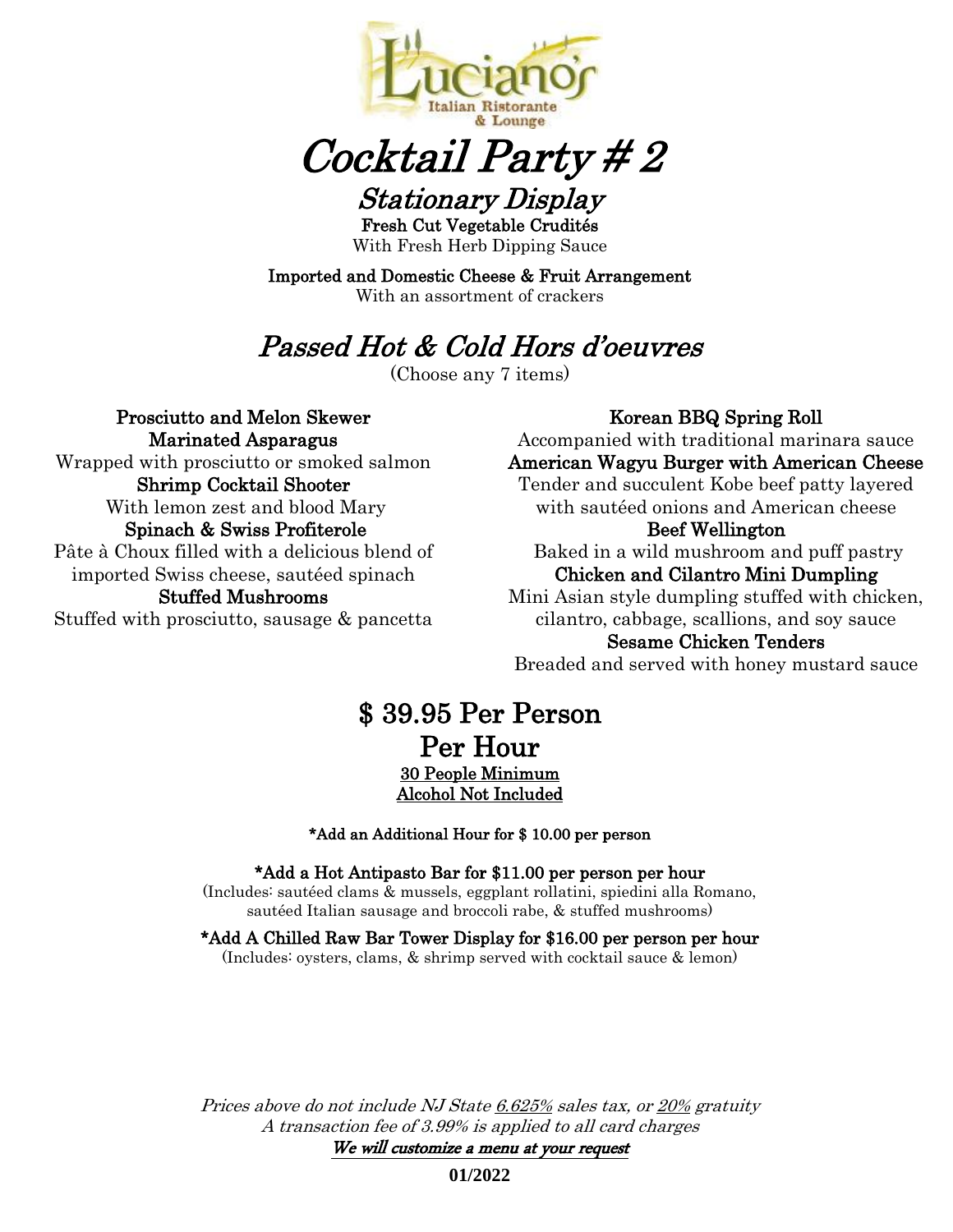

Cocktail Party # 3

Stationary Display Cold Antipasto Bar

Fresh Mozzarella, Roasted Red Peppers, Vine ripe tomatoes, Marinated mushrooms, artichokes, and olives, Grilled Vegetables, Sliced Italian Meats & Italian Cheeses

#### Pasta Station

(choose two) Penne Vodka, Rigatoni Bolognese, or Pasta Primavera

## Passed Hot & Cold Hors d'oeuvres

(Choose any 8 items)

Nova Scotia Smoked Salmon Crème fraiche and chives Maine Lobster Salad With horseradish mustard Miniature Crab Cakes With garlic aioli Sriracha Chicken Dumpling A spicy twist on the classic pot sticker Shrimp Cocktail Shooter With lemon zest and blood Mary Coconut Crusted Shrimp With a tropical fruit marmalade

Pablano and Queso Blanko Dumpling With cream cheese and chives Lollipop Lamb Chops Served with a sweet and sour mint sauce Beef Wellington Baked in a wild mushroom and puff pastry Chicken and Cilantro Mini Dumpling Mini Asian style dumpling stuffed with chicken, cilantro, cabbage, scallions, and soy sauce Sesame Chicken Tenders Breaded and served with honey mustard sauce Crispy Fried Shrimp Served with a Traditional Marinara sauce

## \$ 49.95 Per Person

## Per Hour

30 People Minimum Alcohol Not Included

## \*Add an Additional Hour for \$ 10.00 per person

\*Add a Hot Antipasto Bar for \$11.00 per person per hour (Includes: sautéed clams & mussels, eggplant rollatini, spiedini alla Romano, sautéed Italian sausage and broccoli rabe, & stuffed mushrooms)

\*Add A Chilled Raw Bar Tower Display for \$16.00 per person per hour

(Includes: oysters, clams, & shrimp served with cocktail sauce & lemon)

Prices above do not include NJ State 6.625% sales tax, or 20% gratuity A transaction fee of 3.99% is applied to all card charges

We will customize a menu at your request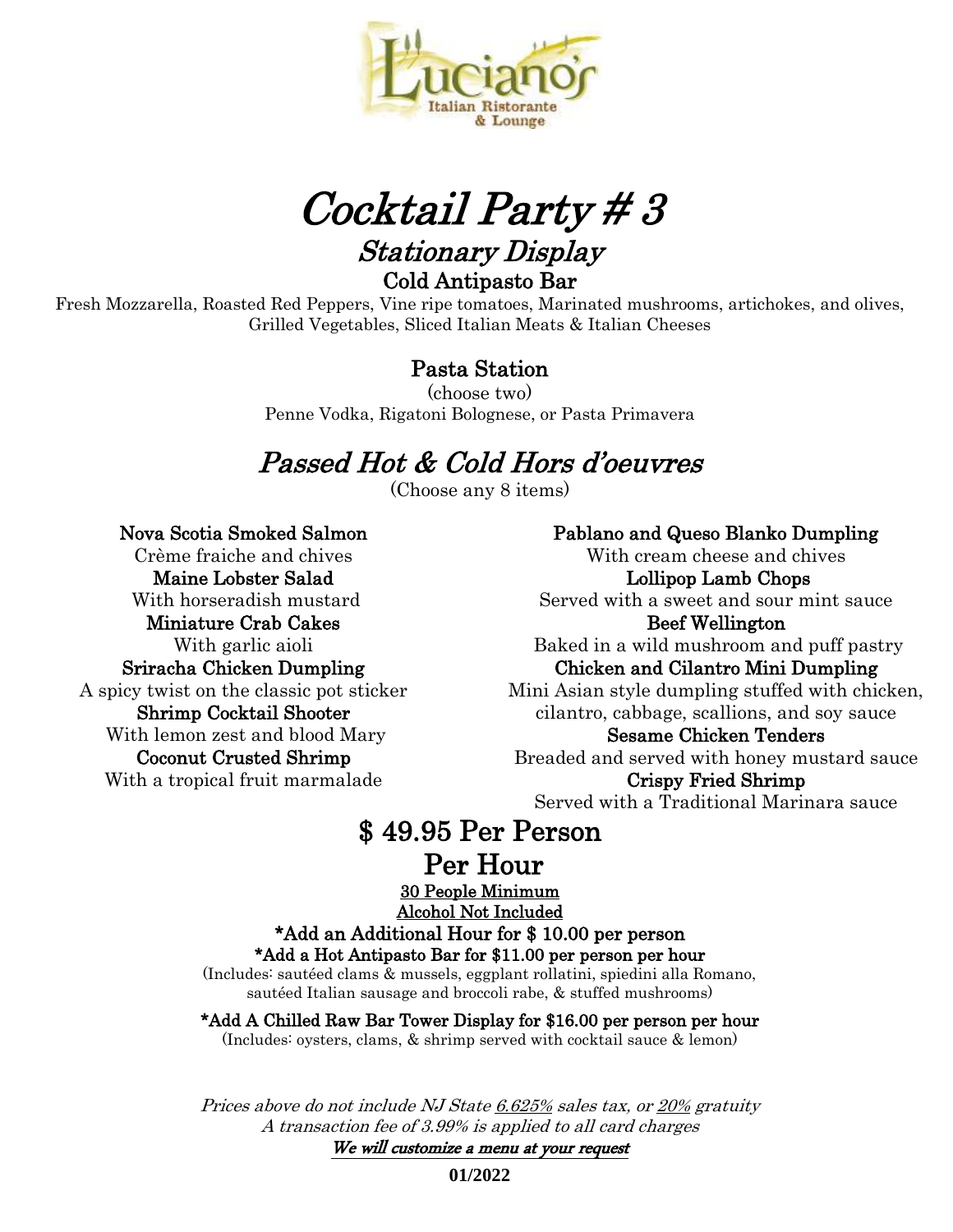

## Maiordomo

#### Selection of Passed Cold and Hot Hors d'oeuvres for your Cocktail event

(per person per hour) Shrimp Cocktail Shooter With lemon zest and blood Mary \$5.50 Maine Lobster Salad With horseradish mustard sauce \$7.50 Nova Scotia Smoked Salmon Crème fraiche and chives \$6.25 Ahi Tuna Tataki on Crispy Wonton With soy and wasabi \$3.00 Mozzarella & Tomato On Brioche crostini with basil pesto \$3.75 Marinated Asparagus Wrapped with prosciutto or smoked salmon \$3.75 Mini Potato Pancake With zesty remoulade sauce \$4.00 Fig Compote and Gorganzola On a seasoned crostini \$4.00 Caponata on Crostini Sicilian eggplant relish with balsamic glaze \$3.25 Prosciutto and Melon Skewer \$4.00 Pablano and Queso Blanko Dumpling with cream cheese and chives \$4.50 Miniature Crab Cakes With garlic aioli \$6.25 Sriracha Chicken Dumpling A spicy twist on the classic pot sticker \$4.50 Porcini Mushroom and Risotto Croquette Sliced porcini mushrooms, and aged Asiago and Parmesan cheese \$4.25 Chicken and Cilantro Mini Dumpling Mini Asian style dumpling stuffed with chicken, cilantro, cabbage, scallions, and soy sauce \$3.75 Spinach & Swiss Profiterole Pâte à Choux filled with a delicious blend of imported Swiss cheese, sautéed spinach \$3.75 Koren BBQ Spring Roll accompanied with traditional marinara sauce \$4.75 Lollipop Lamb Chop served with a sweet and sour mint sauce \$7.25 Beef Wellington Baked in a wild mushroom and puff pastry \$7.00 Sesame Chicken Tenders breaded and served with honey mustard sauce \$3.75 American Wagyu Burger with American Cheese Tender and succulent Kobe beef patty layered with sautéed onions and American cheese \$4.50 Coconut Crusted Shrimp with tropical fruit marmalade \$6.25 Beef Yakatori tender pieces of beef sirloin coated in a teriyaki, Mirin wine glaze finished \$5.50 Short Rib Bao Buns Traditional steamed Bao Buns tender braised short ribs \$4.50 Thai Curry Vegetable Samosa Triangle This traditional samosa blends the flavors of Thailand & India \$3.25 Peking Duck Ravioli *Peking style duck filled round ravioli lightly dusted with panko bread crumbs*, and sesame seeds \$4.00 Mini Philadelphia Style Cheese Steak Hoagie An updated version of a true Philadelphia classic: Tender sirloin steak sautéed with onion and cheese \$3.25

Accompaniments are subject to change seasonally

Prices above do not include NJ State 6.625% sales tax, or 20% gratuity A transaction fee of 3.99% is applied to all card charges We will customize a menu at your request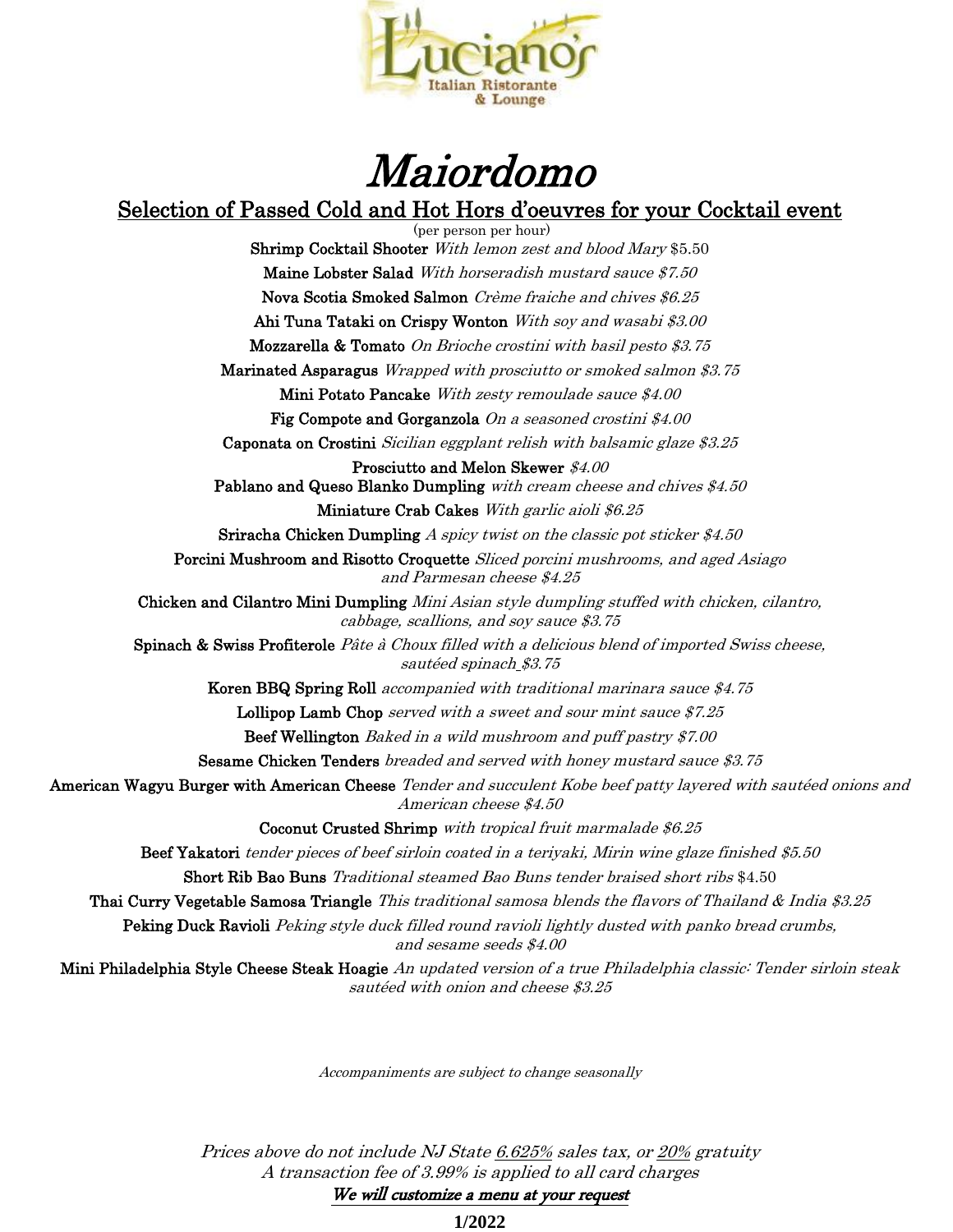

## Classico Enhancements

(per person per hour) Stationary Displays to enhance your event

Fresh Cut Vegetable Crudités with fresh herb dip \$4.25

Imported and Domestic Cheese & Fruit Arrangement assortment of crackers \$5.75

Puff Pastry with Baked Brie with crostini and fresh berries \$5.50

Cold Antipasto Bar traditional Bruschetta, marinated mushrooms, grilled Mediterranean Vegetables, Sicilian caponata and Traditional Italian Meats and cheese \$9.50

Hot Antipasto Bar sun dried tomato, mozzarella Bruschetta, stuffed mushrooms, eggplant rollatini, spiedini alla Romano, fried calamari, sautéed Italian sweet sausage and broccoli rabe, roasted potatoes and red peppers\$14.50

**Chilled Shrimp Bar** with cocktail sauce and roasted red pepper aioli \$15.50

Raw Bar New Zealand mussels, oysters and clams with cocktail sauce and lemon P/A

**Oyster Bar** assorted oysters with wasabi sauce and red wine mignonette P/A

**Assorted Sushi** with wasabi and pickled ginger \$18.00

### Pasta Station

\$8.00per person per hour- per selection -made to order chef \$75.00- additional \$4.00 if creating own buffet

**Pasta Primavera** with seasonal vegetables in a light Parmesan cheese sauce

**Cheese or Meat Tortellini** with wild mushrooms and Parmesan cream sauce

**Farfalle** with grilled chicken in a Pesto cream sauce

Penne a la Vodka tubular pasta with vodka tomato cream sauce

Cheese Ravioli with Pomodoro sauce

Rigatoni Bolognese pasta with meat sauce

Risotto Bar chef's risotto made to order \$7.50 per selection

## Carving Station

Each selection is served with appropriate accompaniments - additional \$6.00 per item if creating own buffet

Roasted Boneless Rib Eye \$9.50

Herb Crusted Beef Tenderloin \$13.50 Steamship Round of Beef \$9.50 (100 person minimum) Honey Clove Baked Ham \$7.50 Sugar Cured Breast of Turkey \$7.00

Prices above do not include NJ State 6.625% sales tax, or 20% gratuity A transaction fee of 3.99% is applied to all card charges We will customize a menu at your request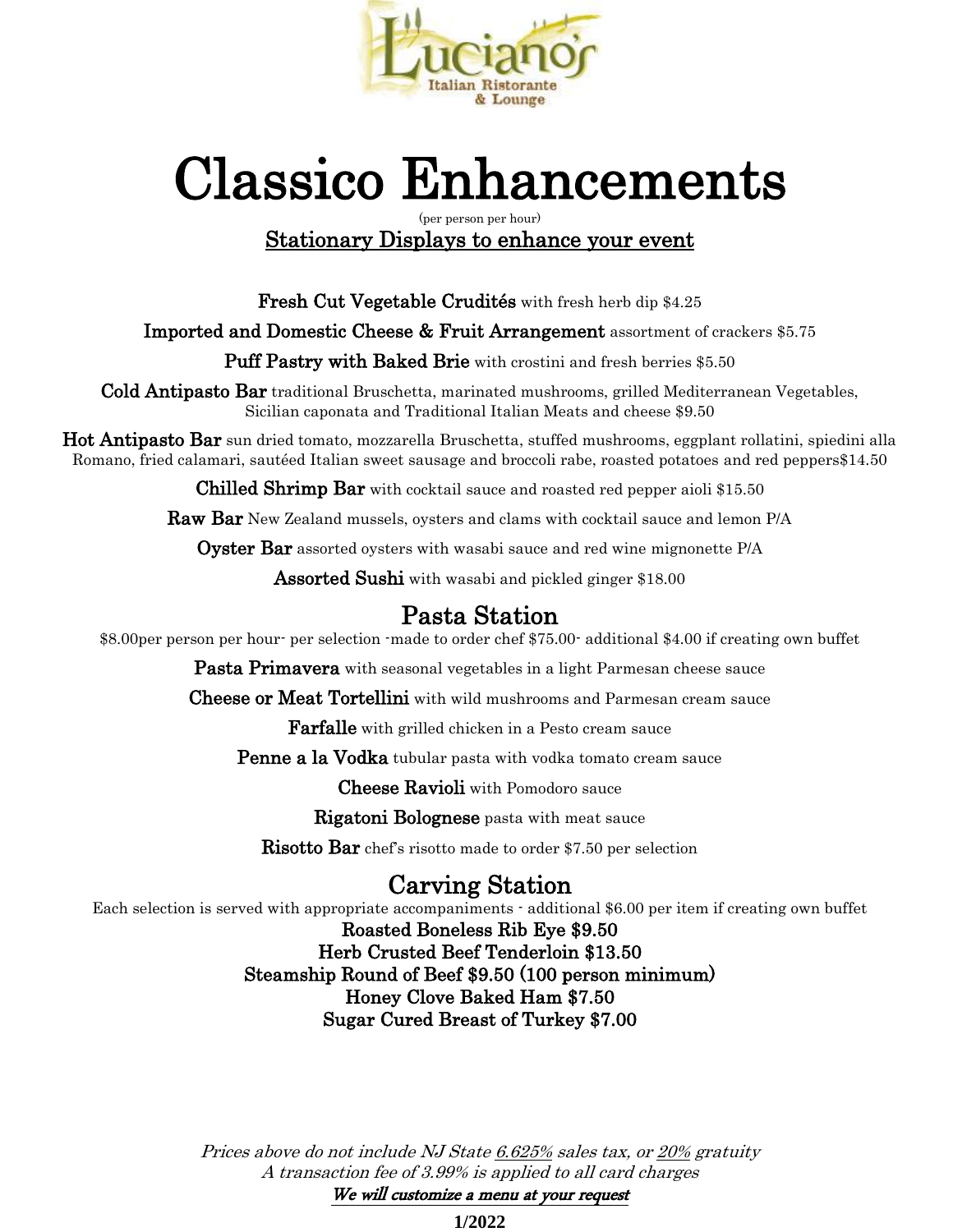

## Beverage Selections Deluxe Open Bar

Crown Royal, Makers Mark, Belvedere, Grey Goose, Chopin, Bacardi 8 years, Bombay Saphire, Tanqueray10, Cuervo 1800, Kaluha, Chivas Regal, Johnny Walker red and black label

Imported and Domestic Beers, Premium Wine and Sparkling Wine

\$25.00 per Person for 2 Hour \$10.00 per Person for 3rd Hour \$8.00 per Person for 4th Hour

## Standard Open Bar

House Brands –absolute, Dewar's, Jack Daniels, Cuervo tequila, Seagram VO, Bacardi rum, Tanqueray Imported and Domestic Bottled Beers and House Red and White Wine

\$20.00 per person for 2 hours \$7.00 per Person for 3rd Hour \$6.00 per Person for 4th Hour

## Beer & Wine

Domestic Beers and House Red and White Wine \$18.00 per person for 2 hours \$6.00 per Person for 3rd Hour \$5.00 per Person for 4th Hour

## Cash Bar

Drinks to be served and paid for on an individual basis.

Under 50 People Cash Bar Event \$75.00 Over 50 People Cash Bar Event \$100.00 Bartender Fee Will Apply

#### Host Bar

Drinks to be served and paid for by host on the basis of consumption. (All pricing below is estimated)

| Cordials             | \$7.00-\$12.00 |
|----------------------|----------------|
| Deluxe               | \$7.00-\$9.50  |
| Standard             | \$5.00-\$6.50  |
| <b>Imported Beer</b> | \$4.00         |
| Domestic Beer        | \$3.00         |
| House Wine           | \$6.00-\$10.00 |
| Premium Wine         | \$7.50-\$12.50 |
| Special Martini      | \$8.00-\$10.00 |
| Virgin Drinks        | \$2.50-\$5.00  |

## Wine & Sangria

per Luciano's Wine List

Double Bottle 1.5 house wine available \$48.00 per bottle Single Bottle .750 house wine available \$28.00 per bottle Large Pitchers of Red & White Sangria \$31.00 per pitcher Wine Brought in by Guest \$30.00 Corkage Fee Per 750ml Bottle \$60.00 Corkage Fee Per 1.5L Bottle

> Prices above do not include NJ State 6.625% sales tax, or 20% gratuity A transaction fee of 3.99% is applied to all card charges We will customize a menu at your request